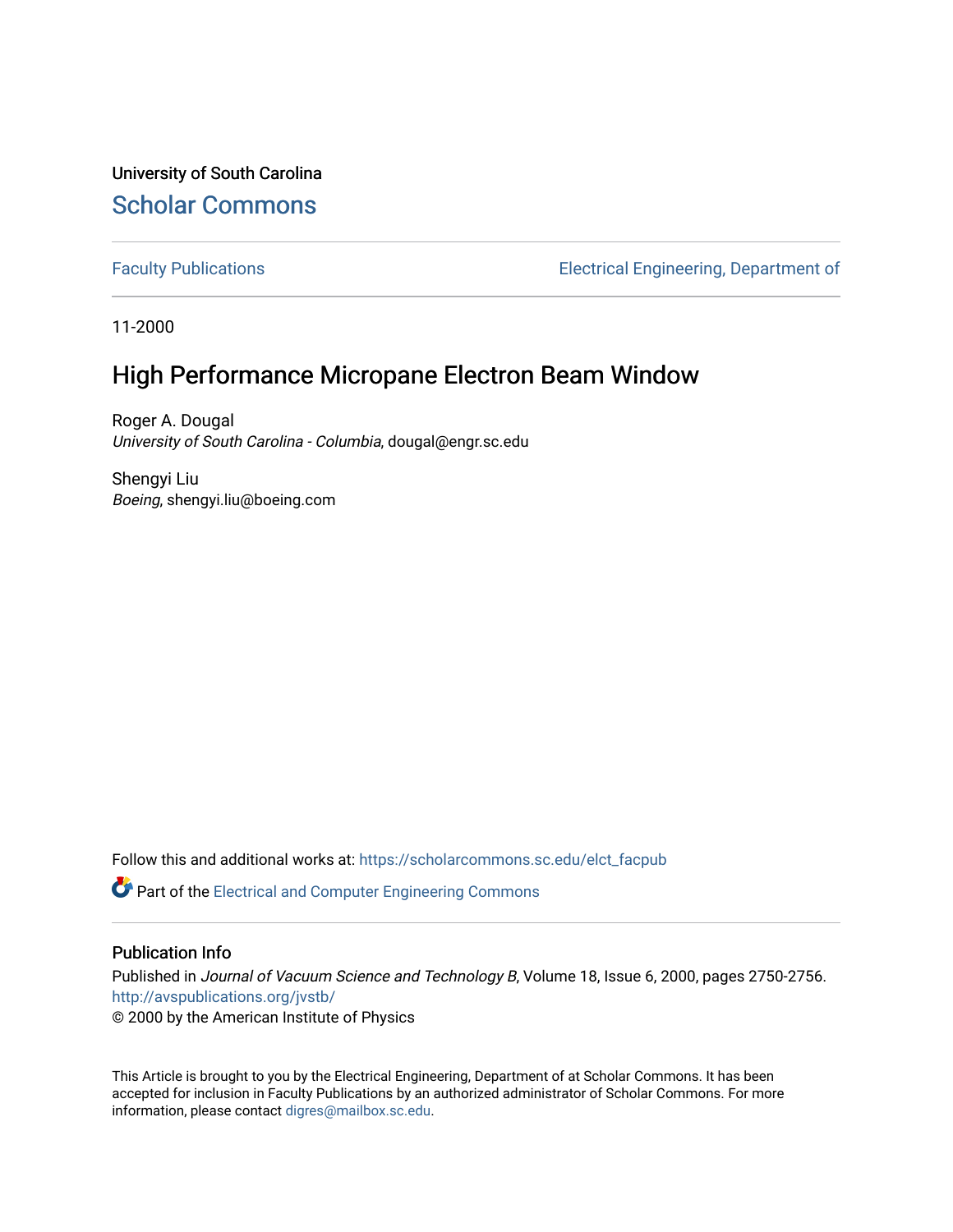## **High performance micropane electron beam window**

Roger A. Dougal<sup>a)</sup> and Shengyi Liu

*Department of Electrical and Computer Engineering, University of South Carolina, Columbia, South Carolina 29208*

(Received 8 June 2000; accepted 28 August 2000)

A silicon disk etched so that it contains a multitude of microscopic and thin window panes (micropanes) can potentially transmit a larger average electron beam current density and absorb a smaller fraction of the beam energy than a common metal foil window. The enhanced performance is achieved by a combination of decreased power loss due to the extremely small window thickness  $~(-1 \mu m)$ , and increased conductive cooling due to the small diameter  $~(-50 \mu m)$  of the micropanes and the large cross section of the honeycomb structure that supports the micropanes. Beam current densities up to  $34$  A/cm<sup>2</sup> are permitted within each micropane. When integrated over many micropanes across the face of a window, average current densities up to 1  $A/cm<sup>2</sup>$  are permitted—at least three orders of magnitude larger than the  $\langle mA/cm^2$  typical of foil windows. The small mass thickness yields high transparency, even for low energy beams. The transmission efficiency for a 100 keV beam is 99.5. © 2000 American Vacuum Society. [S0734-211X(00)04506-6]

#### **I. INTRODUCTION**

Plasma source or field emission electron beams are used in a variety of manufacturing processes including surface modification,<sup>1</sup> material joining and cutting,<sup>2</sup> medical equipment sterilization,<sup>3</sup> polymerizing and cross linking of polymers,<sup>4,5</sup> and waste treatment.<sup>6–8</sup> The utility and electrical efficiency of electron beam sources are, in many cases, hampered by the means to extract the beam from the vacuum region in which it is created to the ambient environment in which it performs work. Electron beam windows of two types are currently used: differentially pumped orifices<sup>9,10</sup> and thin foils (metal or polymer).<sup>11</sup> Each of these has noteworthy disadvantages.

A differentially pumped orifice, as shown in Fig.  $1(a)$ , requires a substantial vacuum pumping system with high volumetric throughput. The large vacuum pumps require a significant capital outlay, regular maintenance, and large energy expenditure to keep running. Such windows are practical only in well-focused systems in which the orifice diameter can be kept small to minimize the required pumping speed.

Thin foils as shown in Fig.  $1(b)$  are, on the other hand, essentially maintenance free and cheap, but suffer from their own disadvantages. They dissipate a significant fraction of the electron beam energy, $11$  they are fragile, and the cost associated with window failure is often quite high. $^{12}$  Foil windows are typically made from Al or Ti. A thickness of only 15–50  $\mu$ m withstands 1 atm of pressure. Despite that very thin cross section, beams having kinetic energies lower than  $\sim$ 100 keV cannot even penetrate the foil. At 100 keV, energy loss is 20% for an Al foil of 20  $\mu$ m thickness, and nearly 40% for a Ti foil of the same thickness. The fraction of power lost in the foil is inversely proportional to the beam energy. Energy loss in the foil has important ramifications regarding system efficiency, but more seriously, it limits the average power density that can be transported through the foil at any cost. This power density limit often results in an engineering solution such as scanning the beam across a large-area foil<sup>13</sup> located at the end of a scan horn so as not to overheat any one location. Such solutions obviously do not work for cutting and drilling applications where high stationary power densities are required, and they are undesirable due to the increased risk of failure associated with the large foil area.

In some applications, it is possible to flow a thin film of water over a foil window to increase the heat extraction rate.<sup>14</sup> As a result of the reduced thermal load, the foil can be made thinner. The water film absorbs some of the beam energy, though, so the overall efficiency of this system is still limited  $(20\%$  loss), and the presence of the water film restricts this technique to some particular applications. More recently, foil windows with built-in hydraulic cooling microchannels were described.<sup>15</sup> By creating a turbulent flow in capillary tubing within the window (eliminating the openwater interface), the absorbed energy can be effectively removed, and the beam current density can be increased by several orders of magnitude. Since the foil thickness is limited by the size of the microchannels (130  $\mu$ m), this essentially eliminates its use in applications requiring low beam energy. Moreover, one expects considerable scattering of the beam, a high manufacturing cost, and complications from the adjunct plumbing system.

A particular problem with most beam windows is low efficiency for beams of low energy. But such low energy beams are desirable in many instances, often because low energies enable the system to be self-shielded.<sup>16</sup> This protects workers (and equipment) from the x radiation produced by beam interactions with the solid materials.

We describe here a new concept in electron beam window design which can greatly increase the energy efficiency and compactness of electron beam sources. It is ideally suited for use with microtip field emission sources, $17 \text{ since it passes an}$ array of collinear beamlets. The micromachined silicon win-

a)Electronic mail: Dougal@ece.sc.edu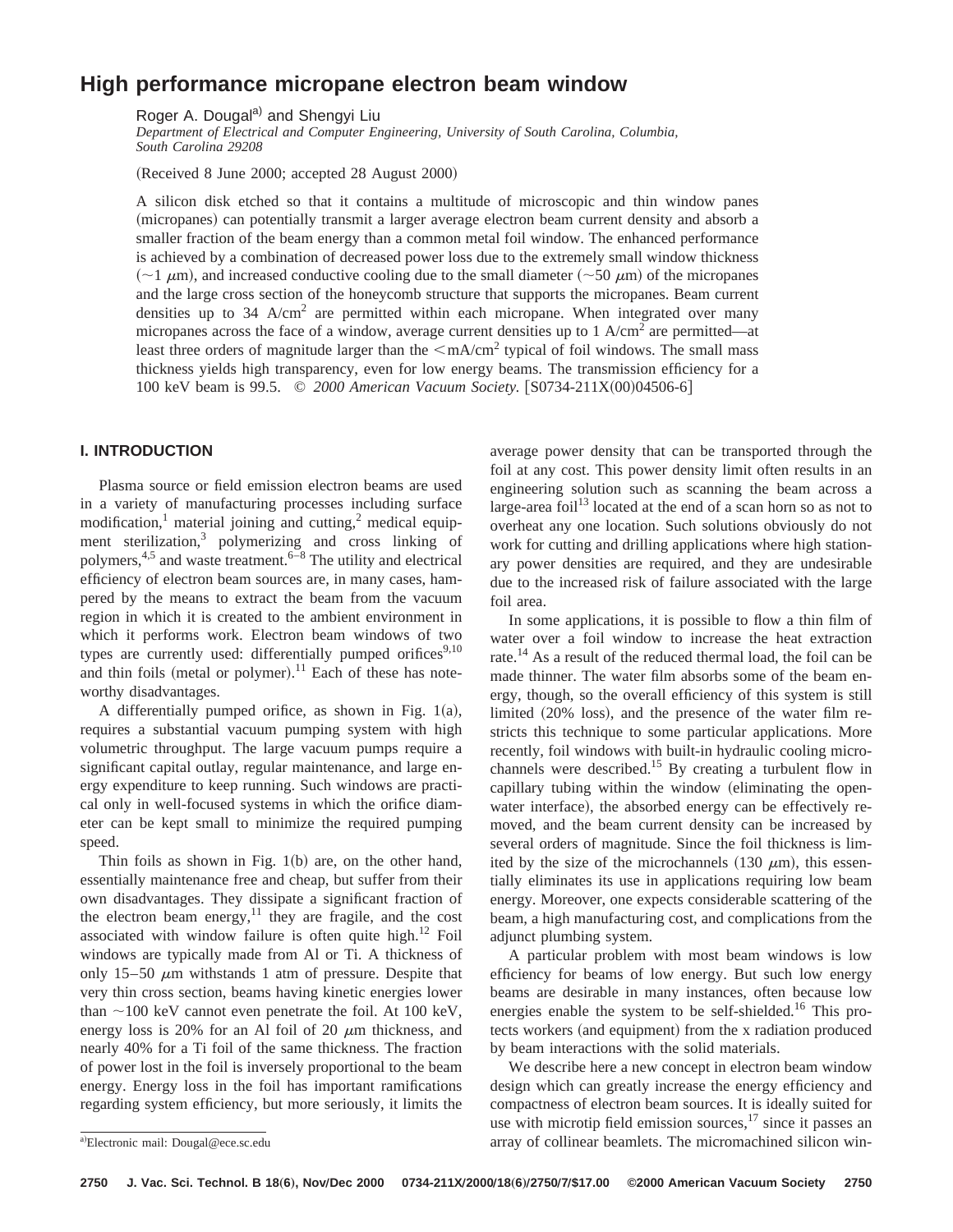

FIG. 1. Electron beam window based on (a) differentially pumped orifice, and (b) foil window.

dow, shown in Fig. 2, contains a multiplicity of very small and very thin window elements (the term *micropane* will be used here), each micropane being substantially thinner than is possible for a typical metal foil window. This new design exhibits substantially higher performance than existing designs for a number of reasons. First, the very thin micropane absorbs little energy from the electron beam. Second, the material parameters (strength, thermal conductivity, etc.) of silicon allow higher operating temperatures and stresses within the micropane. Third, the thick cross section of the honeycomb structure surrounding the micropanes gives more strength to the entire window and allows more efficient heat removal from the micropanes. The cumulative result of these improvements is a 1000-fold improvement in window performance.

The new window design eliminates a majority of the shortcomings of either type of traditional electron beam window. Cumbersome vacuum pumps can be eliminated from the electron beam source, window reliability is enhanced, and window size is reduced. The window is ideally suited for



FIG. 2. Micromachined silicon electron beam window contains many micropanes etched into the window wafer, leaving a supporting honeycomb structure for strength and heat conduction.

TABLE I. Mechanical properties of window materials.

|                      |                            | Aluminum              | Titanium              | Silicon            |
|----------------------|----------------------------|-----------------------|-----------------------|--------------------|
| Density              | $(g/cm^3)$                 | 2.70                  | 4.54                  | 2.33               |
| Atomic weight        | (AMU)                      | 27                    | 47.9                  | 28                 |
| Melting point        | (K)                        | 933                   | 1933                  | 1683               |
| Specific heat        | (J/g K)                    | 0.90                  | 0.52                  | 0.71               |
| Thermal conductivity | (W/cm K)                   | 2.36                  | 0.2                   | 1.18               |
| Thermal expansion    | (% /C)                     | $25 \times 10^{-6}$   | $8.5 \times 10^{-6}$  | $3 \times 10^{-6}$ |
| Tensile strength     | (dyne/cm <sup>2</sup> )    | $3.0 \times 10^{9}$   | $7.6\times10^9$       | $7.0\times10^9$    |
| Young's modulus      | $(d$ yne/cm <sup>2</sup> ) | $7 \times 10^{11}$    | $11 \times 10^{11}$   | $11\times10^{11}$  |
| Yield strength       | (dyne/cm <sup>2</sup> )    | $0.17 \times 10^{10}$ | $0.43 \times 10^{10}$ | $7\times10^{10}$   |

materials processing applications that require a diffuse beam (flue gas treatment, polymerization and cross linking of plastics, etc.), but also, electron optics can be added to produce a focused beam for pointwise irradiation applications such as welding.

#### **II. WINDOW PERFORMANCE**

The micromachined silicon windows offer superior performance for the following reasons:

- $(1)$  the high melting point allows operation at high temperatures,
- (2) good material strength withstands larger stress,
- $(3)$  the thin micropane section absorbs little energy,
- (4) the honeycomb structure provides high physical strength, and
- $(5)$  the honeycomb structure offers high thermal conductivity.

The material properties of the common electron beam window materials, Al and Ti, are compared to those of silicon in Table I. Virtually all of the material properties of Si are superior to those of Al and comparable to those of Ti for this application. The density of silicon is lower than that of either competing element (almost half that of titanium), thereby giving a lower electron beam stopping power per unit thickness, and a concomitantly lower beam scattering coefficient. The melting point of silicon vastly exceeds that of aluminum so the window can operate at a higher temperature. The thermal conductivity is much higher than that of Ti, so heat can be more rapidly extracted from the window. The coefficient of linear expansion is significantly smaller than for the other materials, so thermal gradients will cause lower internal thermal stresses. The yield strength is significantly higher and the Young's modulus approximately the same as that of the other materials. The ease with which silicon can be machined by microelectronic etching processes is then fortuitous, considering that virtually all of its other properties are also superior to those of alternate window materials.

These qualitative arguments imply that micropane silicon windows may be substantially better than existing electron beam exit windows. A powerful motivation for using the micromachined silicon window is to decrease the fraction of beam energy lost in the window. A more precise quantifica-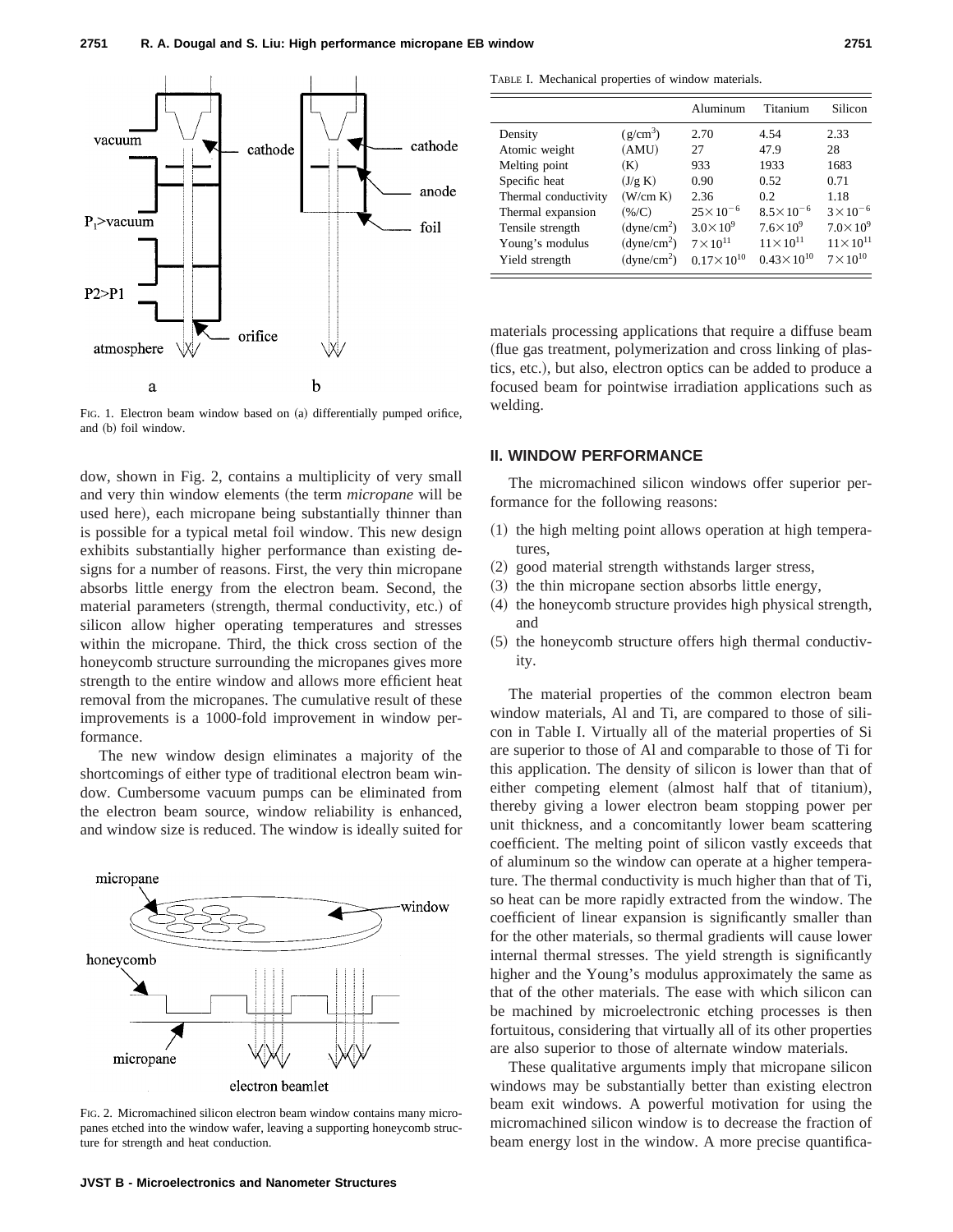

FIG. 3. Three mechanisms for heat extraction from a window foil.

tion of the benefits follows in the next section where we consider the power transmission capability of a generic window of circular configuration.

#### **III. ANALYSIS**

Consider first a thin window foil of thickness *t* and radius *r* bounded by a strong frame that also serves as a perfect heat sink, as shown in Fig. 3. Heat energy deposited in the foil by the beam can be removed by three routes—by conduction through the foil to the frame, by convection from the air side of the window, or by radiation from both sides of the window. The contributions of each of these processes will be examined in detail.

At a beam energy  $E$  (measured in electron volts) and current density *J*, the specific power  $P (W/cm^2)$  absorbed by a thin foil (i.e., one that absorbs a small fraction of the electron beam energy) of thickness  $t$  and mass density  $\rho$ , to a first approximation, can be evaluated through the Thomson– Whiddington law<sup>18</sup>

$$
P = Jt \frac{\rho \chi}{2E} \frac{Z}{A} \quad (\text{W/cm}^2), \tag{1}
$$

where *Z*/*A* is the ratio of atomic number to atomic mass of the material, and  $\chi$  is an energy loss coefficient having value  $7.7 \times 10^{11}$  cm<sup>2</sup> g<sup>-1</sup>. The energy deposited in the foil is inversely proportional to the kinetic energy of the beam and linearly proportional to the foil thickness.

It is thus desirable to make the foil as thin as possible consistent with strength adequate to withstand the pressure differential. The mechanical stress  $\sigma$  on a circular foil depends on the pressure differential  $p$  the foil radius  $r_0$  and the thickness *t* according to

$$
\sigma = p \frac{r_0^2}{t^2} \left( \text{dyne/cm}^2 \right). \tag{2}
$$

For a given yield stress  $\sigma_{yield}$  and pressure differential, the minimum foil thickness depends on the diameter of the foil

$$
t_{\min} = \sqrt{p \frac{r_0^2}{\sigma_{\text{yield}}}} \text{ (cm)}.
$$
 (3)

A foil of minimum thickness and uniform material properties, then absorbs a specific power:

$$
P = \frac{J\rho\chi}{2E} \frac{Z}{A} \sqrt{p \frac{r_0^2}{\sigma_{\text{yield}}}} (\text{W/cm}^2). \tag{4}
$$

The specific power loss in the foil scales linearly with the radius of the foil. This characteristic is used in the design strategy of the present micropane window. By reducing the radius of each micropane, the minimum thickness can be reduced, and power dissipation is thus minimized. A hightransmitted power flux is achieved by using multiple micropanes, as will be detailed later. The dissipated heat must be extracted from the window to prevent failure. The heat extraction rate depends on the thermal conductivity *k* of the foil, the geometry, and the temperature difference between the foil and the various heat sinks. In steady state, the foil absorbs precisely the same amount of power as it dissipates by the cooling mechanism. Consider now a foil that absorbs a specific power *P*. If uniform convective cooling is the only mechanism, (no radiation and no thermal conduction to the frame) then the foil temperature will be essentially uniform across its surface and the foil will equilibrate at a temperature that satisfies

$$
P = G(T_{window} - T_{ambient}) (W/cm2),
$$
 (5)

where *G* is the convection cooling coefficient.

If instead uniform radiative cooling is the only cooling mechanism, then again the foil will equilibrate at a temperature described by

$$
P = \sigma_{SB} \epsilon (T_{window}^4 - T_{ambient}^4) \text{ (W/cm}^2), \tag{6}
$$

where  $\sigma_{SB}$  is the Stefan–Boltzmann coefficient and  $\epsilon$  is the emissivity of the foil.

Finally, if conductive cooling is the only operative mechanism, then the temperature will increase monotonically towards the center and the difference in temperature between the center and the peripheral boundary will satisfy

$$
P = \frac{(T_c - T_b)}{r_0^2} \cdot 4kt \text{ (W/cm}^2). \tag{7}
$$

Here,  $T_c$  is the temperature at the center and  $T_b$  is the temperature at the boundary.

Now, let us compare the magnitudes of the allowable specific powers that can be deposited in a foil cooled by each one of these various mechanisms while the peak temperature is limited to 1000 K above ambient.

(a) Convection coefficients for forced air cooling of smooth surfaces lie near 0.01 W cm<sup>-2</sup> K<sup>-1</sup>. For a 1000 K temperature differential between the foil and ambient, the convective cooling rate lies in the range of 10 W  $\text{cm}^{-2}$ . This is independent of the foil size.

(b) Radiative cooling rates depend on the emissivity of the material. For a typical emissivity of 0.1, and the same 1000 K temperature differential between the foil and ambient, the radiative cooling rate is approximately 1.6 W  $cm^{-2}$ . This is also independent of the foil size.

~c! Conductive cooling depends strongly on the foil dimensions *r* and *t*, and in this case the temperature is a function of position on the foil. We will take the standard 1000 K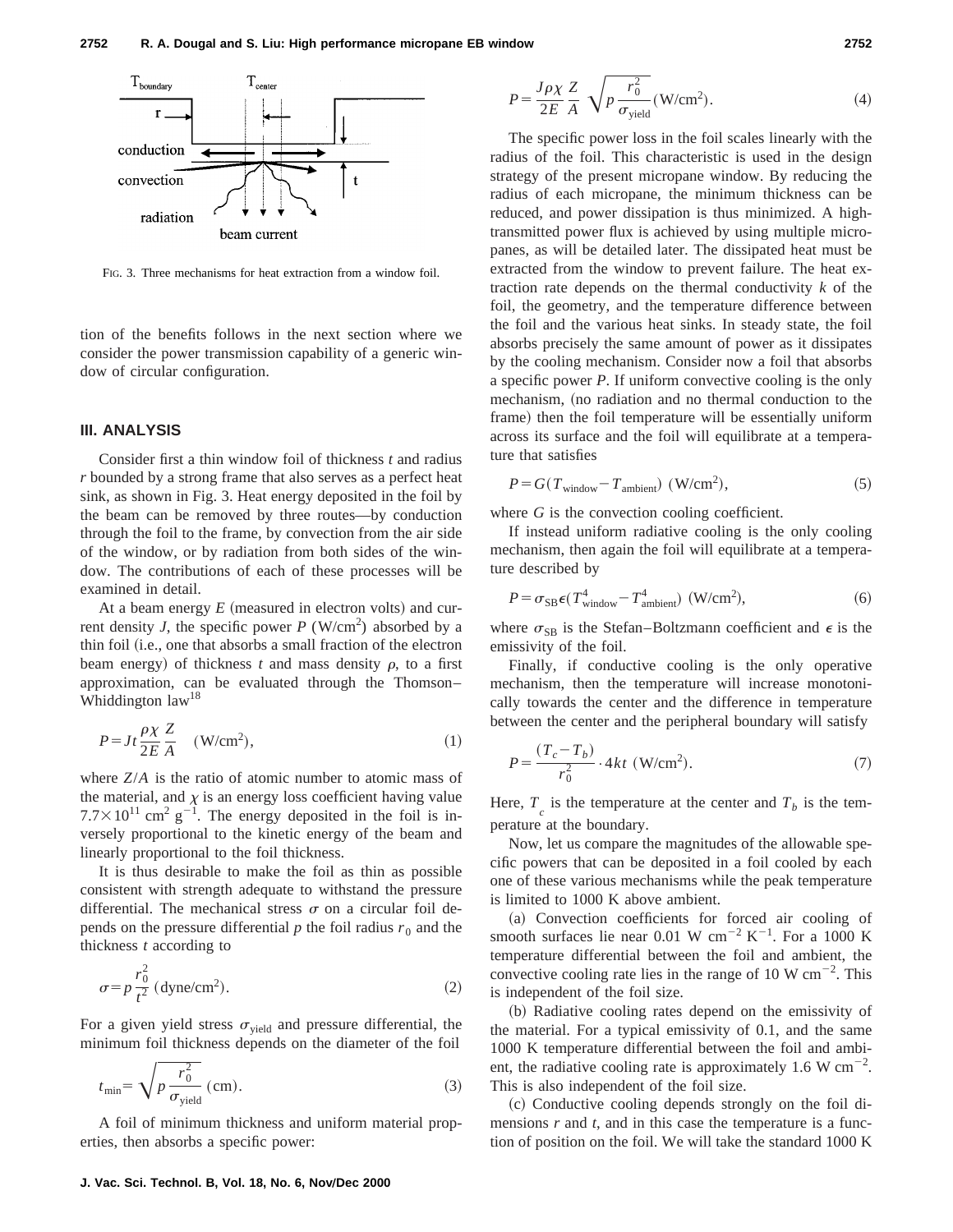

FIG. 4. Specific power deposition that produces a 1000 K temperature rise in a foil window for each of the three cooling mechanisms, as a function of window radius.

temperature differential to exist between the center of the foil and the foil boundary. The specific power that can be accepted by the foil depends inversely on the square of the foil radius and linearly on the foil thickness. For a common foil thickness of 10  $\mu$ m and a thermal conductivity of 1 W cm<sup>-1</sup> K<sup>-1</sup>, conductive cooling allows a maximum specific power deposition of only 200 mW  $cm^{-2}$  for a foil of radius 5 cm but a phenomenal 47 kW cm<sup> $-2$ </sup> for a foil of 100  $\mu$ m radius (for which the 10  $\mu$ m thickness is actually excessively strong).

The power handling capacities for the three cooling modes are graphed as a function of window radius in Fig. 4. Note that traditional foil windows operate in the right half of the size domain shown in this figure, where the conductive cooling rate is orders of magnitude smaller than the radiative and convective cooling rates. Hence, the only way to increase transmitted power is to increase the foil area. The silicon micropane window, in comparison, operates in the left half of the size domain, where the conductive cooling rate is orders of magnitude larger than the other cooling rates.

The electron beam current that can be transmitted through a silicon micropane can be found by equating the power deposited in the micropane to the heat power that can be conducted through the micropane to the honeycomb. Consider first the idealized situation of a single micropane in a much thicker honeycomb that can be held at ambient temperature. Then

$$
J_{2E}^{\chi\rho} \cdot \frac{Z}{A} \sqrt{p \frac{r_0^2}{\sigma}} = (T_c - T_b) \frac{4k}{r_0^2} \sqrt{p \frac{r_0^2}{\sigma}},
$$
 (8)

$$
I = \pi r_0^2 J(A),\tag{9}
$$

$$
I = \frac{8\,\pi E}{\chi \rho} \cdot \frac{A}{Z} k(T_c - T_b) \text{ (A)}.
$$
 (10)

In the conductive cooling regime the current capacity for a single micropane is thus independent of the radius and thickness of the micropane! For silicon parameters, and assuming that  $T_c - T_b = 1000$  K, and a beam energy of 100 keV, the current limit is approximately 3.3 mA.

More current can then be carried by a window by increasing the number of micropanes in it (and decreasing the radius of the micropanes, if necessary). Thus, unlike foil windows, we have a means of increasing the average current density transported through the window, so long as the honeycomb structure itself can be adequately cooled.

For operation in the conductive cooling mode, the current capacity of a single micropane is independent of the micropane thickness because both the power deposited and the conductive cooling rate vary linearly with the thickness of the pane. On the other hand, the total heat power that must be conducted through the honeycomb to *its* surroundings is the sum of that deposited in all of the micropanes, so thin micropanes of small radius are desirable to maximize the total power transmission of the entire window. Thinness is also desirable to maximize transparency and to minimize beam scattering. In the conductive cooling regime, the current capacity is also independent of material yield strength. That is not the case for traditional foil windows where current capacity can only be added by increasing the window area and hence imposing larger strains.

The current capacity of a window containing many micropanes is now limited by heat transmission through the honeycomb. To determine the number of micropanes that a window can support before the heat loading in the honeycomb becomes excessive we consider the general form of the temperature profile across a window containing many micropanes, as shown in Fig. 5. We assume that conductive cooling dominates for the entire window now, rather than just for the micropane. The thicker  $({\sim}400 \mu m)$  cross section of the honeycomb ensures that—even for windows up to several centimeters in diameter. (Convection and radiation will then only increase the current capacity of the window.! The temperature at the mounting flange will now be designated as  $T_f$ , and, in keeping with the earlier convention,  $T_b$  is the maximum temperature of the honeycomb at any micropane boundary and  $T_c$  is the maximum temperature at the center of any micropane (see Fig. 5).

Many variables can be traded off against each other to optimize the performance of the window. The allowable micropane thickness *t*, and hence the power absorption, decrease in direct proportion to the radius of the micropane. Simultaneously, the conductive cooling rate of the micropane increases as the micropane radius decreases. Hence, many small micropanes hold an advantage over a few larger micropanes of equivalent area. Too many micropanes per unit area decreases the effective conduction cross section and the strength of the honeycomb, so the micropane density must be limited. The total temperature rise from the flange to the center of the central micropane is limited by the melting point of the window material. The more of this temperature differential that is used up in the micropane  $(T_c - T_b)$ , the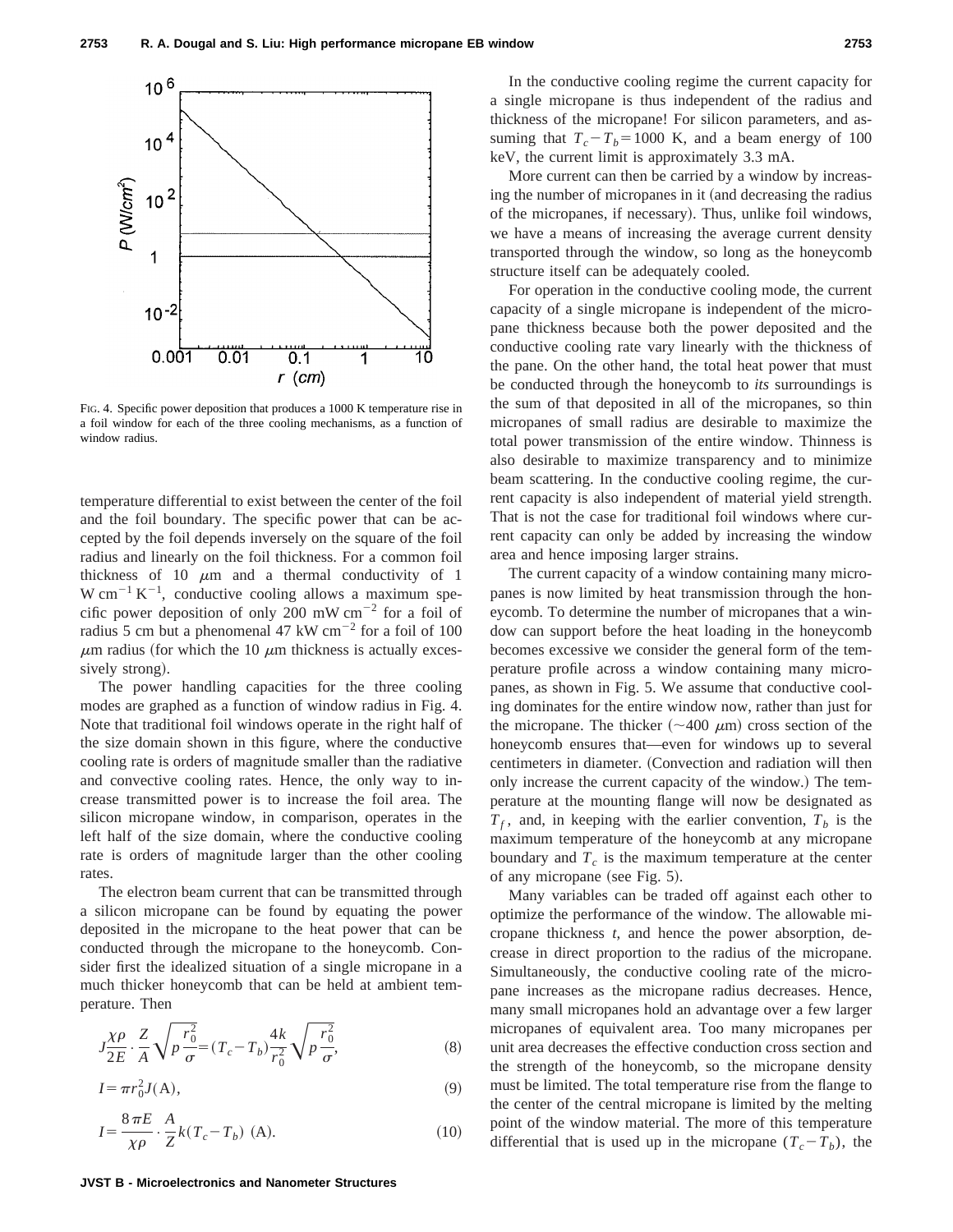

FIG. 5. Temperature profile across the window, assuming uniform average power dissipation over the window and uniform local power dissipation over each micropane.

less is available for conduction through the honeycomb to the flange  $(T_b - T_f)$ . Thus, for micropanes of a specific size, there must be an optimum density of such micropanes.

Differentiating the function that describes the power handling capacity of the window with respect to the micropane radius shows that the optimum micropane radius is zero. Since this is impractical, we should choose the smallest possible micropane radius according to other criteria such as manufacturability, ease of directing an electron beamlet through the micropane, and so forth. We will take these numbers here to be  $t=1$   $\mu$ m and  $r_0=50$   $\mu$ m.

We now estimate the maximum power handling capacity of a micromachined silicon window containing a large number of micropanes. The specific power that can be absorbed by any individual micropane and then conducted to the honeycomb is  $[repeating Eq. (7)]$ 

$$
P_{\text{panel}} = \frac{(T_c - T_b)}{r_0^2} \cdot 4kt \text{ (W/cm}^2). \tag{11}
$$

At a micropane density of  $n_p$  (No./cm<sup>2</sup>) the specific power dissipated in the window is

$$
P_{\text{win}} = P_{\text{panel}} n_p \pi r_0^2 = (T_c - T_b) \cdot 4 \pi k t n_p \text{ (W/cm}^2). \qquad (12)
$$

The specific power that can be absorbed by the window and conducted through the window to the flange  $\lceil$  modifying Eq.  $(7)$  appropriately is

$$
P_{\text{win}} = \frac{(T_b - T_f)}{R^2} \cdot 4kt_w \text{ (W/cm}^2),\tag{13}
$$

where  $R$  is the window radius. Equating  $(11)$  and  $(12)$  yields the honeycomb temperature  $T<sub>b</sub>$  as

$$
T_b = \frac{T_f + T_c(R^2 \pi n_p t / t_w)}{(1 + R^2 \pi n_p t / t_w)} \text{(K)}.
$$
 (14)

For the parameters  $R=1$  cm,  $t=1$   $\mu$ m,  $t_w=400$   $\mu$ m,  $n_p$ = 100/cm<sup>2</sup>,  $T_f$ = 300 K, and  $T_c$ = 1500 K, the peak temperature  $T_b$  at the center of the window (at the central micropane boundary) is 960 K. This corresponds to a specific power absorption of 120 W/cm<sup>2</sup> for the window as a whole, or a dissipation in each micropane of approximately 1.2 W. The specific power dissipation in each micropane is approximately 16 kW/cm<sup>2</sup>. For micropanes of 50  $\mu$ m radius, 1 W of power dissipation corresponds to transmission of 3 mA of current at a beam energy of 100 keV. A window of 1 cm radius (with 100 micropanes/cm<sup>2</sup>) is then capable of transporting a total current of 870 mA, or an average current density of 280 mA/cm<sup>2</sup>. This greatly exceeds the current capacity of foil windows. Simultaneously, the thinner cross section absorbs considerably less of the beam energy, making the transmission efficiency at least 99.5%.

#### **IV. FURTHER ANALYSIS**

The Thomson–Whiddington law used in the preceding analysis conveniently relates energy loss to the window properties (thickness, material, etc.);<sup>19</sup> its simplicity makes the analysis both easy and straightforward. For thin foils the Thomson–Whiddington (TW) law is a good approximation, but it does not reveal the detailed collision processes or electron number transmission efficiency. In what follows, we validate our use of the TW law by comparing the final results to those obtained from a semiempirical formula obtained by Monte Carlo simulation and experimental data.

The energy deposition by an electron beam propagating through matter is described by the collision stopping power, or depth-dose distribution function.20 For a thin foil, each individual electron deposits its energy via multiple collisions before leaving the foil, or it may lose its energy completely and be thermalized. Thus, the transmitted energy can be described by the product of the average energy of the transmitted electrons and the number transmission efficiency of  $e$ lectron<sup>21</sup>

$$
E_{\rm tr}(x) = E_0 \exp\left[-a_1 \frac{x}{x_0} - a_2 \left(\frac{x}{x_0}\right)^{1-a_3}\right] \exp\left[-\alpha \left(\frac{x}{x_0}\right)^{\beta}\right] \exp,
$$
\n(15)

where  $a_1$ ,  $a_2$ ,  $a_3$ ,  $x_0$ ,  $\alpha$ , and  $\beta$  are constants depending on the foil materials and the beam initial energy.  $E_0$  is the initial energy in electron volts. The product of the first two factors in Eq.  $(15)$  is the average energy of the transmitted electrons, and the third factor is the number transmission efficiency. A comparison of Eq.  $(15)$  to the TW law is graphically shown in Fig. 6 for an initial energy of 100 keV and a silicon foil. The TW law yields higher transmitted energy due to its assumption of 100% number transmission efficiency, but the discrepancy is only 3% for a 10  $\mu$ m thick foil, and 0.1% for a  $1\mu$ m foil (a typical value for silicon micropane).

The specific power absorbed by a foil of thickness *t* at the beam current density *J* is

$$
P_{\text{ab}}(t) = J \cdot E_{\text{ab}}(t) / e(\text{W/cm}^2),\tag{16}
$$

where

$$
E_{ab}(t) = E_0 - E_{\text{tr}}(t) \text{ (eV)}\tag{17}
$$

is the absorbed energy and *e* is the electron charge. In steady state, the amount of power absorbed is completely removed by conduction cooling, therefore the current density is, using Eqs.  $(2)$  and  $(7)$  in Eq.  $(16)$ :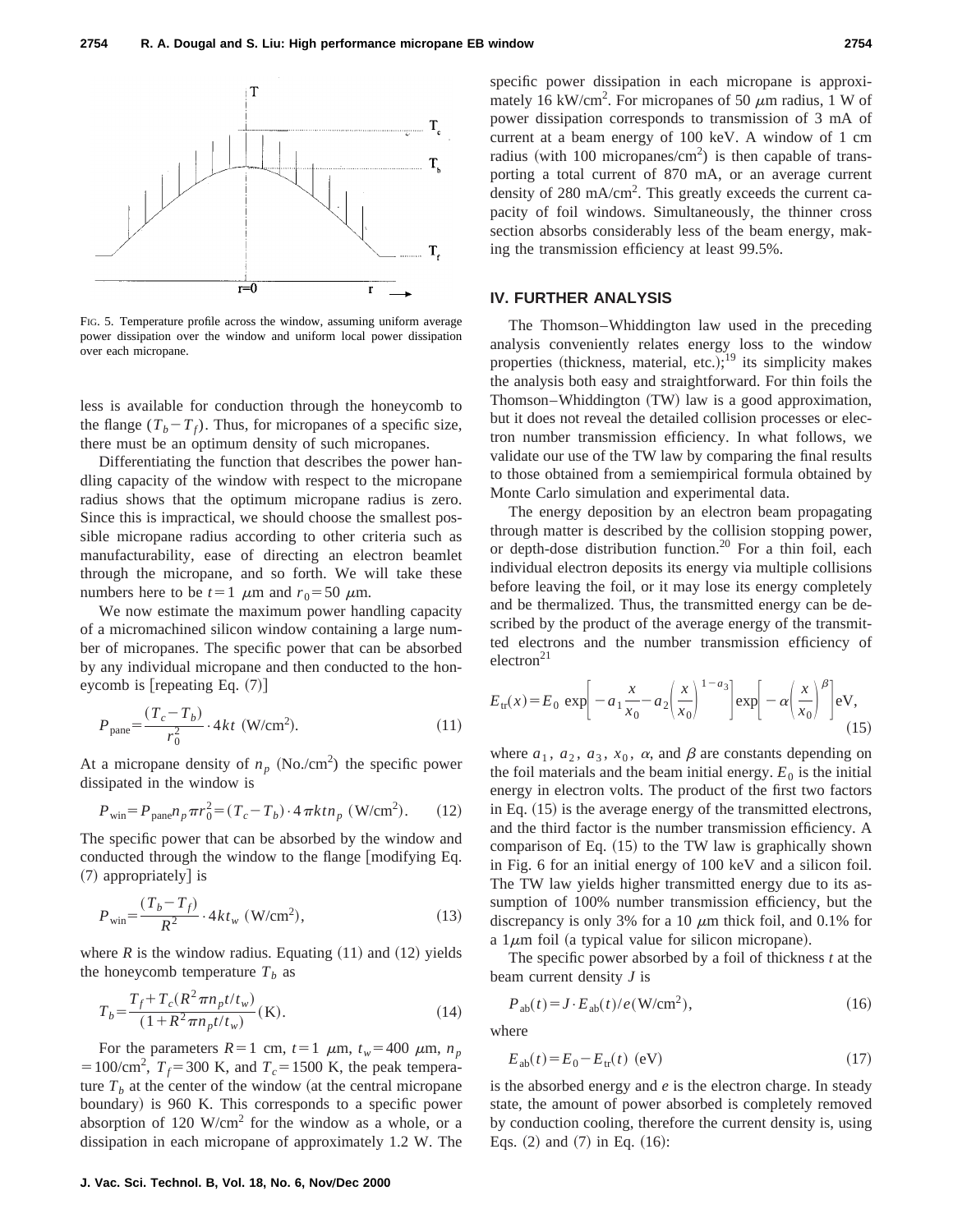

FIG. 6. Transmitted energies according to semiempirical relation (15) and Thomson–Whiddington law for an incident beam energy of 100 keV and a silicon foil.

$$
J(t) = \frac{4k(T_c - T_b)p}{\sigma \cdot t \cdot E_{ab}(t)/e} \text{ (A/cm2)}.
$$
 (18)

Notice that the current density is inversely proportional to the product of the thickness and the absorbed energy. The total beam current allowed for each micropane, according to Eq.  $(18)$ , can be calculated according to

$$
I(t) = \pi r_0^2 J(t) = \frac{T_c - T_b}{E_{ab}(t)/e} \cdot 4 \pi kt \text{ (A)}.
$$
 (19)

A comparison of the current described by Eq.  $(19)$  to that described by the TW law is given in Fig. 7 for an initial



FIG. 7. Limiting current as a function of window thickness calculated from Eq. (19) and from Thomson–Whiddington law for an incident beam energy of 100 keV and a silicon foil.



FIG. 8. Transmitted energy as a function of incident electron energy for 1  $\mu$ m thick silicon window as computed according to the TW law and Eq.  $(15).$ 

beam energy of 100 keV and a silicon foil. As the thickness increases, the allowed current decreases according to Eq.  $(19)$ , but it remains constant according to the earlier derivation based on the TW law. At  $t=1$   $\mu$ m, the current is 2.7 mA from Eq.  $(19)$ , about 0.6 mA lower than calculated from Eq.  $(10).$ 

Equation  $(18)$  defines the current density at critical mechanical stress—that is, where the mechanical stress equals the yield strength. In a practical design, the mechanical stress can be made much smaller than the yield strength by reducing the radius of the micropane window, which has the side effect of raising the allowed current density substantially. For example, for a micropane thickness of  $t=1$   $\mu$ m the mechanical stress limit  $\sigma = \sigma_{\text{yield}}$  allows a window radius  $r_0$  $=$  265  $\mu$ m. For a micropane of that size, the current density is 1.21  $A/cm<sup>2</sup>$  (which is quite a respectable number). But for a more conservative mechanical design with parameters *t* =1  $\mu$ m and  $r_0$ =50  $\mu$ m, where the mechanical stress is  $\sigma$  $=2.5\times10^{9}$  dyne/cm<sup>2</sup> (well below the yield strength  $\sigma_{\text{yield}}$  $=7\times10^{10}$  dyne/cm<sup>2</sup>) the allowed current density is 33.9 A/cm<sup>2</sup>, 28 times higher. A similar design property is also demonstrated by Eq.  $(4)$  or  $(8)$ , from which a decreasing power loss or an increasing current density is obtained for a smaller window radius. This shows the effectiveness of using the TW law in the design strategy.

It is worthwhile to compare the energy response of a silicon micropane window as described by Eq.  $(15)$  to that described by the TW law. In Fig. 8, the transmitted energy is plotted as a function of the incident energy for a silicon foil of 1  $\mu$ m thickness. For initial energies greater than 100 keV, both approaches give a transfer rate of nearly 100%. For both approaches, the rate drops below 50% for an initial energy of 50 keV, and the difference between the two approaches is less than 1%.

Finally, it is necessary to consider the effects of thermal